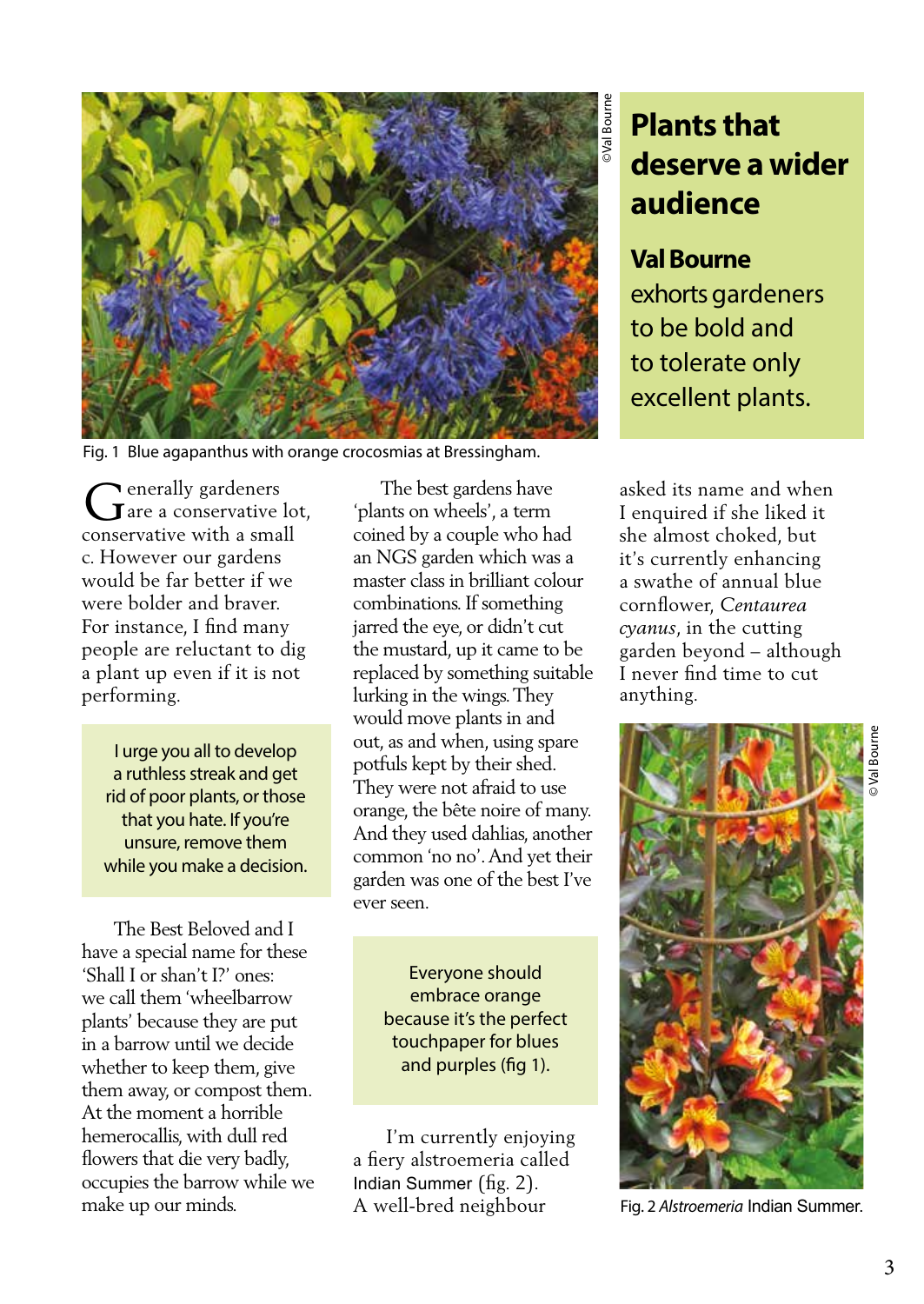**O** Val Bourne



Fig. 3 *Molinia* 'Karl Foerster' in October.

Fig. 4 *Heliopsis helianthoides* var. *scabra* 'Summer Nights'.

The 'alstroe' foliage is dark and dusky and the flowers, which tumble through a rusty iron tripod, feature mahogany, orange and yellow, with morse code dashes on the yellow petals. It has been flowering for months and will go on doing so. The technique with 'alstroes' is to pull off the stems of faded flowers, not snip them off, because the tugging process stimulates new stems from the meristem below.

 Persevere with alstroemerias because, as they get more mature, they push themselves deeper into the ground rather as crocosmias do. This makes them far hardier in subsequent years, so if you can get an alstroe through its first two years the chances are that you will have it forever. Mulch newly planted alstroes with a thick layer of bracken or straw in their first winter. Remove the mulch in early spring or slugs will ravage the new growth. Other good oranges are *Geum* 'Totally Tangerine' (great with silver-blue amsonias) and *Crocosmia* 'Okavango' – a full-petalled sunset shade that lights up August.

 I always urge people to use more grasses. However, many are unable to wipe the stripy green-and-white Gardener's Garters (*Phalaris arundinacea* var. *picta*) from their minds. This horror was the first popular grass of the 1960s and it was highly invasive and – dare one say this to the Hardy Plant Society – variegated.

I do use variegation, but in the same way I use mustard on ham or mascara on my lashes, with a mere scrape. When variegation goes viral it's horrible. Please don't send letters!

 Taller grasses move and sway, although they must be clump formers. The taller purple moor grasses (forms of *Molinia caerulea* subsp. *arundinacea*) mingle among tall herbaceous without smothering anything here. Their awns range from delicate 'Transparent', like fine jet beads, to top-heavy 'Windspiel'. I favour 'Karl Foerster' (fig. 3) for its golden aura and fine heads that stand until early winter when the stems collapse dramatically. One morning they lie flat like overheated guardsmen on the Queen's official birthday. Foerster was a German plant breeder who called grasses 'nature's hair' and no other plant unites a border so well, whether tall or short.

 I've just visited the National Trust's Packwood House in Warwickshire and marvelled at their garden, one of the best I've seen for many a year. *Stipa gigantea* fountains to great effect along both sides of the main path to the house, and Pheasant Grass (*Anemanthele lessoniana*  syn. *Stipa arundinacea*) curtsies too in a colourful hot border. Always buy from a grass specialist, because misnaming is rife. Hoecroft Plants are excellent and so is The Plantsman's Preference near Diss.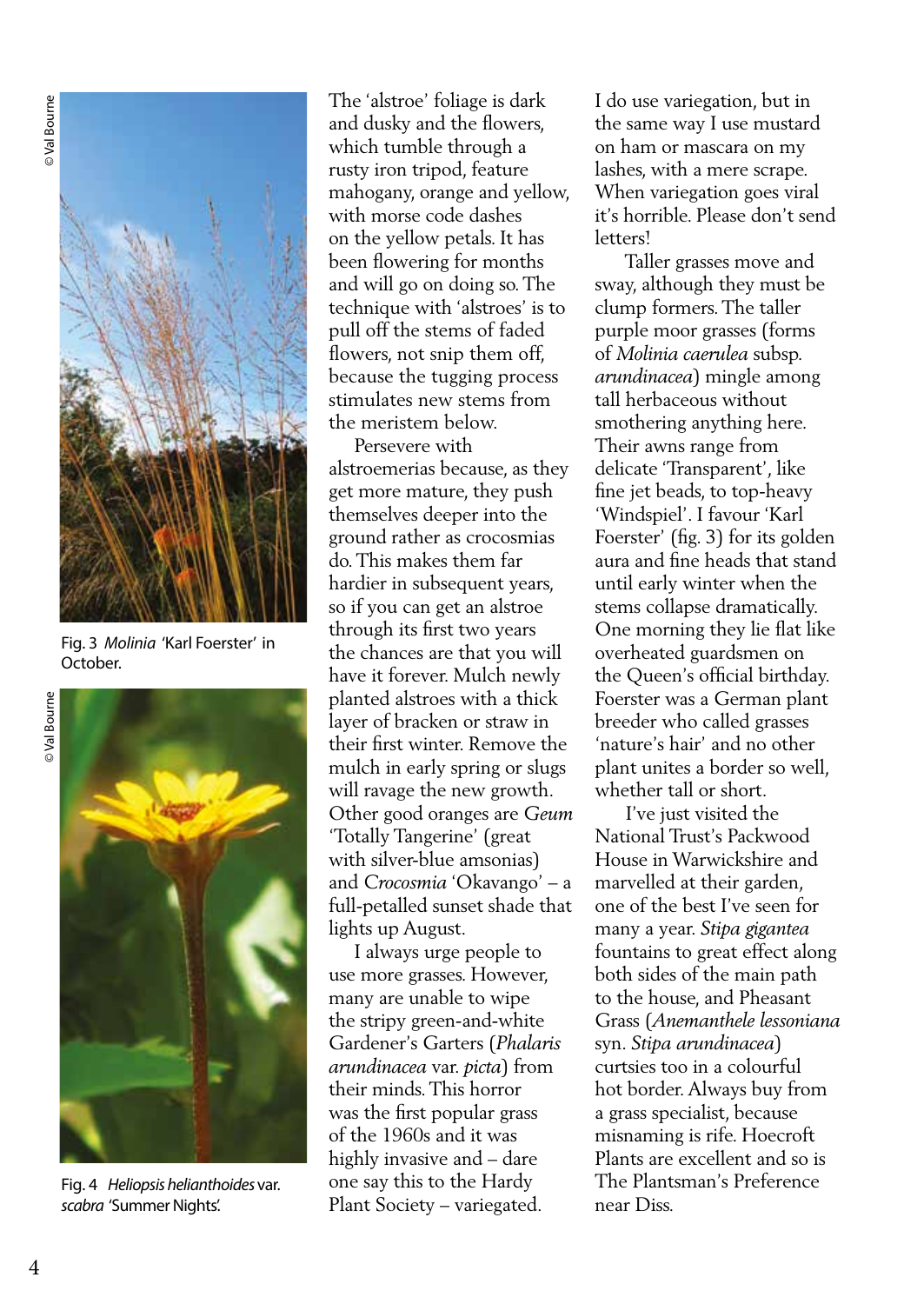The latter holds a Plant Heritage collection of *Molinia* and I'm taken with the idea of 'Dark Defender', although I haven't grown it – yet.

 I admire plants that signal the rhythm of the seasons and the dark-stemmed *Heliopsis helianthoides* var. *scabra* 'Summer Nights' (fig. 4) begins in July and announces that my autumn border is on its way. The branching black stems are topped with single yellow flowers, each with a burnished red middle, so it's very warm. Many other heliopsis are good too. However they aren't widely sold because they don't look great in a pot although they're sensational in the garden, flowering in July and reaching four feet in height. It's annoying that these days you can buy things only at the peak of flowering, as if we don't know what they are. Oh for a phlox or a hardy fuchsia in April or May, rather than a stressed one in August.

 Tall grasses need tall perennials that perform at a similar time. One of the most useful in my windswept garden is the self-supporting *Thalictrum lucidum*. It has ribbed green stems, shiny almost-herringbone foliage and airy clouds of limegreen flowers in August. It precedes the burgundy clouds of eupatorium by a couple of weeks, and although the foliage discolours to yellow at the base, it's in the middle of a border so it doesn't show.

 Continental gardeners use *Thalictrum* 'Elin' (fig. 5)



Fig. 5 *Thalictrum* 'Elin' with *Tulipa* 'Shirley' at Great Dixter.

as a backbone in prairie planting because the new dusky growth, which emerges early in the year, is very cold-tolerant and copes with their harsher weather. At Great Dixter it's the perfect foil for *Tulipa* 'Shirley', a mottled mauve Triumph that performs in April. 'Elin', a seedling found in Sweden by Rune Bengtsson who named it after his mother, is grown mostly for its damsonbloomed stems, although the grey-blue metallic leaves are a feature too. The July flowers are a rather ordinary lilac and lemon fuzz. It's a hybrid between *T. flavum* subsp. *glaucum*  and *T. rochebruneanum* and was popularised by the Netherlands nurseryman

Coen Jansen.

 *Thalictrum* is an interesting genus, now being trialled by the RHS at Aberglasney until next year. It has evolved from the dainty, lavender-flowered meadow rues we have always grown to include dark-stemmed hybrids and shorter foliage plants such as *T. ichangense* from China. In the trial there's a new tall one I hadn't seen before called 'Tukker Princess' (fig. 6), a cross between *T. flavum* and *T.* 'Elin'. The stems are not as dark or as dusky and they remind me of a washedout pair of grandad's stripy pyjamas in faded grey and red. Apparently, as winter descends the stems darken, although I cannot confirm this.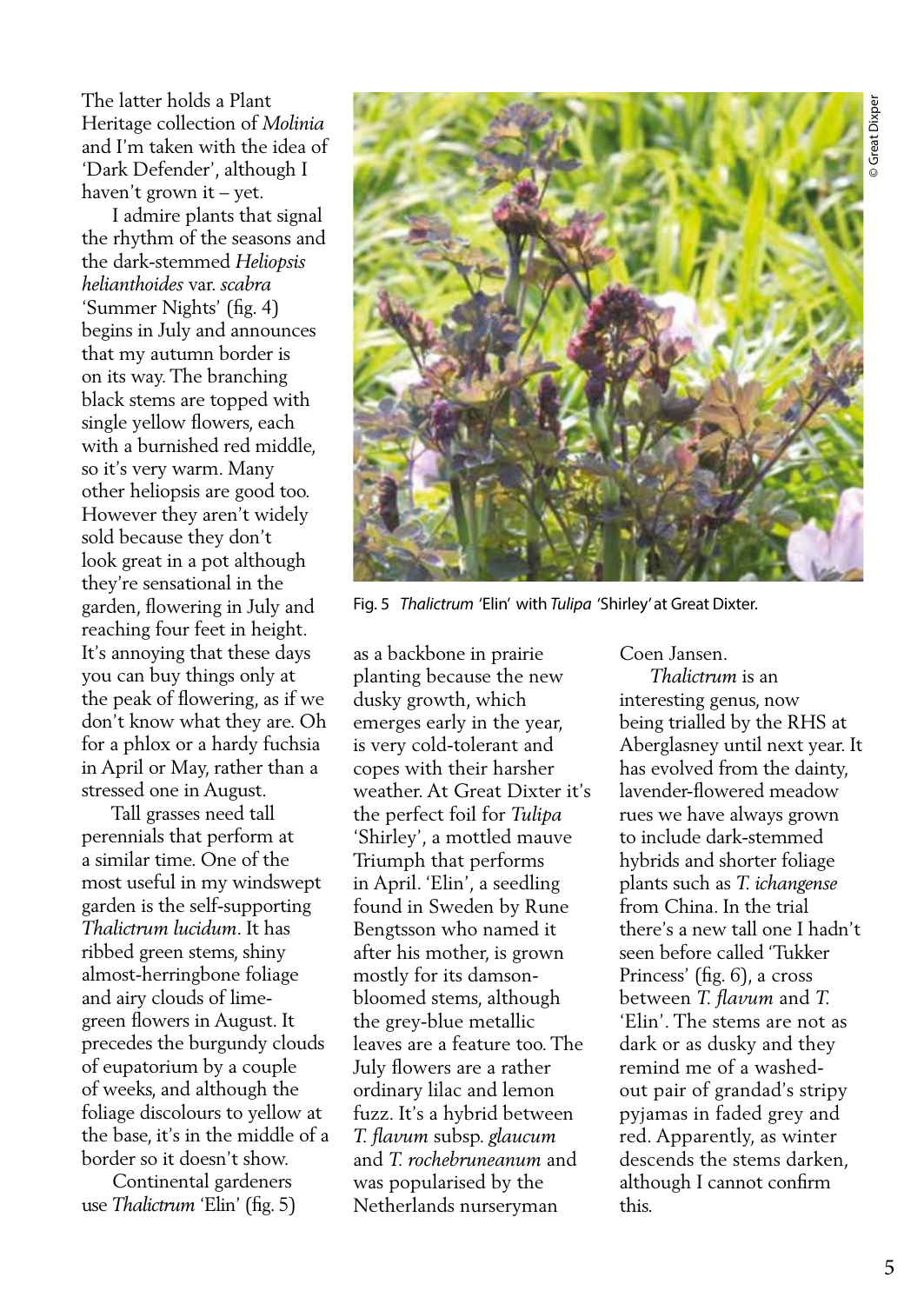

Fig. 6 The dark stems of *Thalictrum* 'Tukker Princess'.

The flowers of 'Tukker Princess' form a sulphuryellow cloud in July and they're very bee-friendly although they offer only pollen and not nectar. A new Arne Maynard Book1 shows one long border in Oxfordshire planted up with *Thalictrum flavum* subsp. *glaucum* and *Aconitum* 'Stainless Steel' among other things. I think 'Tukker Princess' an improvement, although Arne might disagree. It's brasher, and apparently tukker, a Dutch term, means banner.

 Tall plants are not always appreciated by gardeners, but many tall perennials perform in the second half of summer purely because they have a lot of growing to do to get up there. Some late, tall (5ft) sanguisorbas have dark bobbles for flowers and they offer a

good contrast. 'Blacksmith's Burgundy' (fig. 7) is my perfect sanguisorba because it performs in late summer and autumn, producing caterpillarshaped hard heads that endure into winter.

 Brian and Steph Ellis's Avondale Nursery near Coventry has a National Collection, one of their three. They don't do mail order and the nursery closes from 1st October until 1<sup>st</sup> March, but it's still one of my top five nurseries, with a wonderful display garden, so well worth a visit. They also do Rare Plant Fairs.2

 The sanguisorba bobbles set off another tall plant, *Strobilanthes wallichii* (fig. 8), a salvia-look-alike with vividgreen foliage and blue-andwhite flowers shaped like a

ship's funnel. The musty smell has inspired the disparaging common name of 'stinking nettle', but any plant named after Nathaniel Wallich (1786–1854), a Danish surgeon and botanist, seems to have handsome foliage and presence. Wallich worked for the East India Company before becoming curator of the Calcutta Botanic Garden; most of his Himalayan introductions appeared between 1820 and 1830.

 *S. wallichii* is a member of the acanthus family. It's not bone hardy, only surviving to –10ºC, and it relies on a good, warm, damp spring to perform well. Don't let this put you off because it's a splendid plant. I first saw it in the Yew Walk at Wollerton Old Hall in Shropshire – a garden full of the best plants used in all the best ways. It was mingling among the classic, white, single-flowered Japanese anemone, x *hybrida* 'Honorine Jobert', and the slender white bottlebrushes of *Cimicifuga*, now *Actaea simplex*. Elsewhere I have seen it rubbing shoulders with tall yellow daisies (*Ratibida pinnata* and *Rudbeckia laciniata* 'Herbstsonne'), along with pallid-yellow varieties of golden rod (*Solidago rugosa*). The violet-blue flowers set off the luminous yellows brilliantly. Sampford Shrubs (another good source of plants) used it with late orange performers such as *Crocosmia crocosmiiflora* 'Star of the East' and the exotic ginger lily *Hedychium densiflorum.*

<sup>1</sup> The Gardens of Arne Maynard, published by Merrell www.avondalenursery.co.uk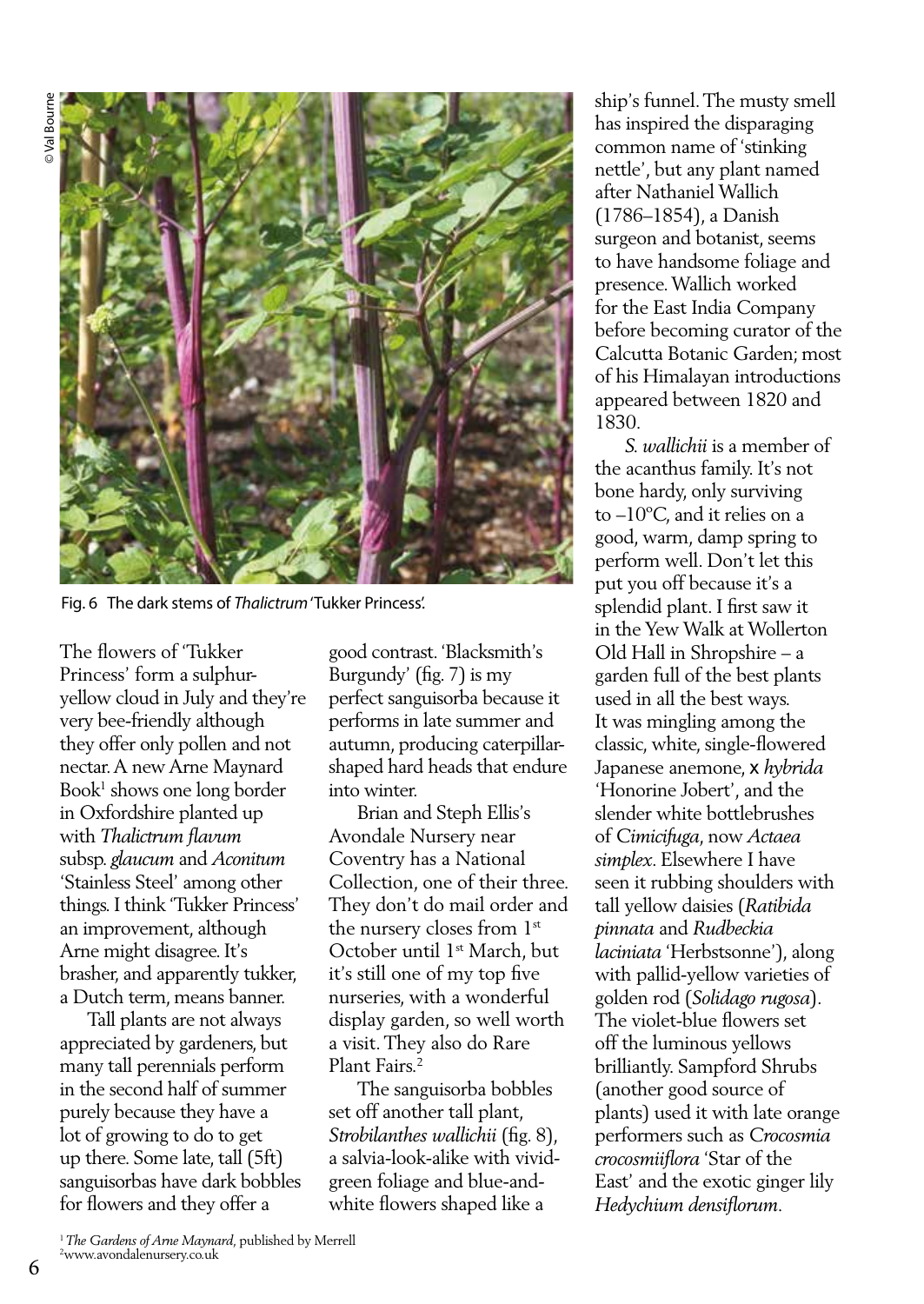*Rudbeckia triloba*, a pin-neat yellow daisy with a crisp brown button, is another which will succumb in bad winters. Here in my cold garden it begins to flower in the second half of August and then keeps going, although it doesn't self-seed here as others say it can. The flowers are far smaller than most yellow daisies and the habit is upright and branching. It is short lived, doing an average of four years, so I'd rather like it to spread itself about!

 The best borders are generously planted and a narrow strip can work well if it's a means of getting from A to B. There is a narrow border consisting of hardy fuchsias and Japanese anemones at The National Trust's The Courts in Wiltshire that works very well because it can only be viewed from each end. Most borders are seen from the front so they need width and lots of strong verticals too. Veronicastrums, a continental favourite, do the job perfectly and as the flowers fade they provide a tapered seedhead that can top 5ft. They reliably return, they don't need staking, and they don't smother other things.

 *Veronicastrum virginicum* 'Fascination' (fig. 9) is a favourite of mine, with flowers a warm lavender mauve. I have often wondered when I've looked at the fasciated flowers, bent over like mermaid's tails, whether the name is a play on words as it seems a short hop from 'fasciation' to 'fascination'. The distortion is another attraction for me.



Fig. 7 *Sanguisorba* 'Blacksmith's Burgundy'



Fig. 8 *Strobilanthes wallichii.*